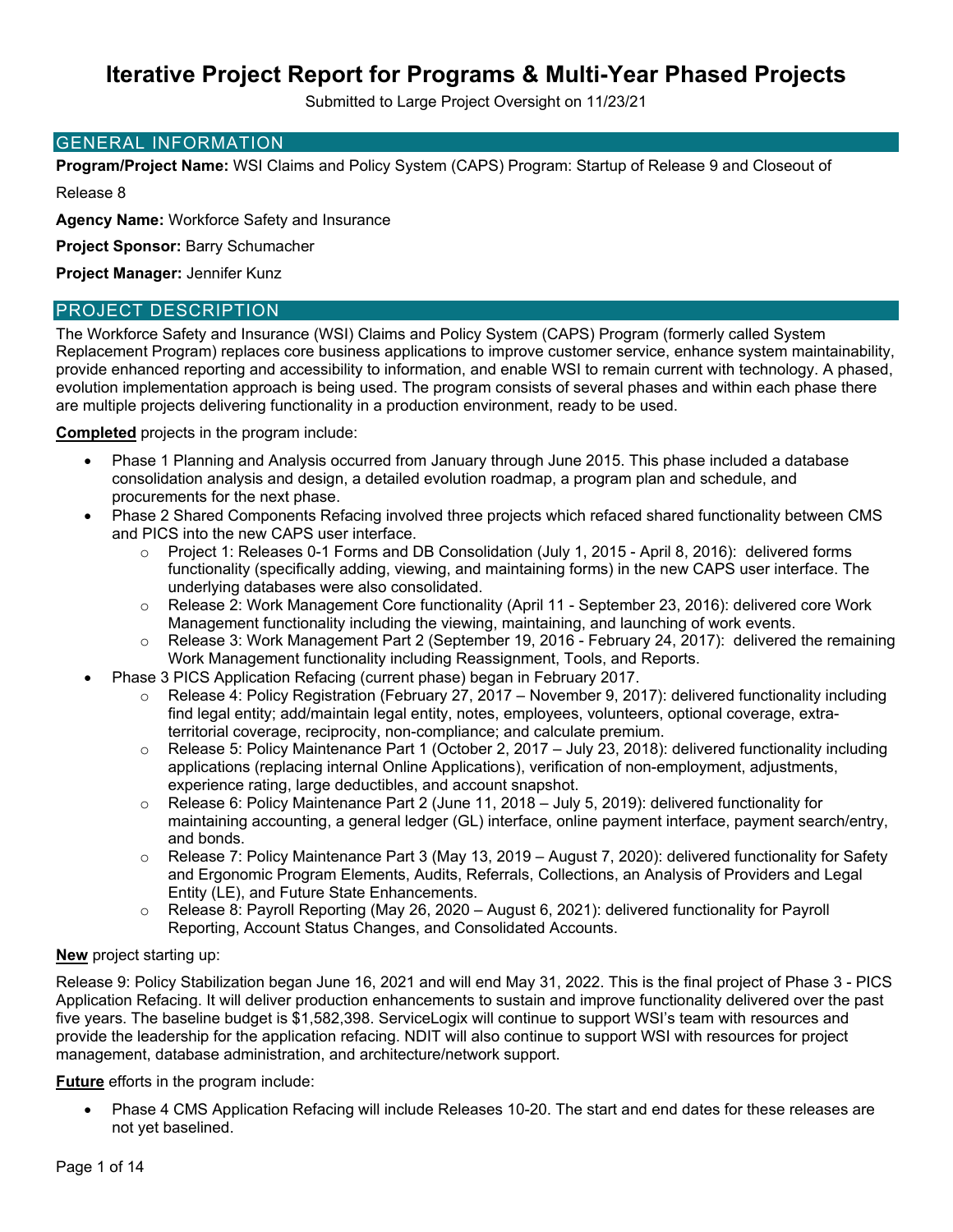Submitted to Large Project Oversight on 11/23/21

 Phase 5 Implementation Transition and Closeout. This phase will be approximately six months and include transition from contracted resources and closeout of the program.

#### **Background**

From January 2008 through December 2012, extensive efforts were made by WSI to replace the current claims and policy computer systems with a purchased solution from a software vendor. The software vendor contract expired the end of December 2012 and a decision was made not to extend the contract, effectively terminating the course of the initiative prior to successful implementation. Efforts then continued with planning the strategy and determining the best alternative for continuing in order to achieve the original objectives along with any new objectives. From February 2013 through June 2015, WSI completed six steps at the direction of the ESC in preparation of any procurement related to replacing the current claims and policy systems. The ESC approved moving forward with an "evolutionary approach" for WSI's core system replacement/upgrade, the CAPS Program.

### BUSINESS NEEDS AND PROBLEMS

The specific primary business needs to be met (with measurements detailed in the next section) through the program are as follows:

- Provide current industry web-based technology for core business systems supporting Injury Services and Employer Services and replace existing client-server-based systems
- Provide a system with enhanced reporting and accessibility to information

As described in the project charter, this program also aligns exceptionally well with WSI's organizational purpose and mission.

#### PROGRAM/PROJECT FORMAT

#### **Program Start Date:**7/1/2015

**Budget Allocation at Time of Initial Start Date:** \$5,760,000 for the 2015-2017 biennium. \$8,576,060 for the 2017-2019 biennium. \$6,372,605 for the 2019-2021 biennium. \$7,500,000 for the 2021-2023 biennium.

**How Many Phases Expected at Time of Initial Start Date:** Four phases and 20 projects were expected, plus a fifth phase for Transition and Program Closeout. This expectation is still accurate at the time of this report.

**Phase Approach Description:** This program consists of several phases and within each phase there are multiple projects delivering functionality in a production environment, ready to be used. Over the course of each project, the application user interface will be re-faced into a new user interface and the data and programming logic retained, a key success factor. The first project also included the consolidation of the underlying databases. This "Evolutionary Approach" minimizes risk and costs and will replace WSI's core systems incrementally into production with usable functionality approximately every 8-12 months.

**Estimated End Date for All Phases Known at Time of Initial Start Date:** The earliest expected end date is 2026 but is dependent upon the detailed planning and baselines of the individual projects.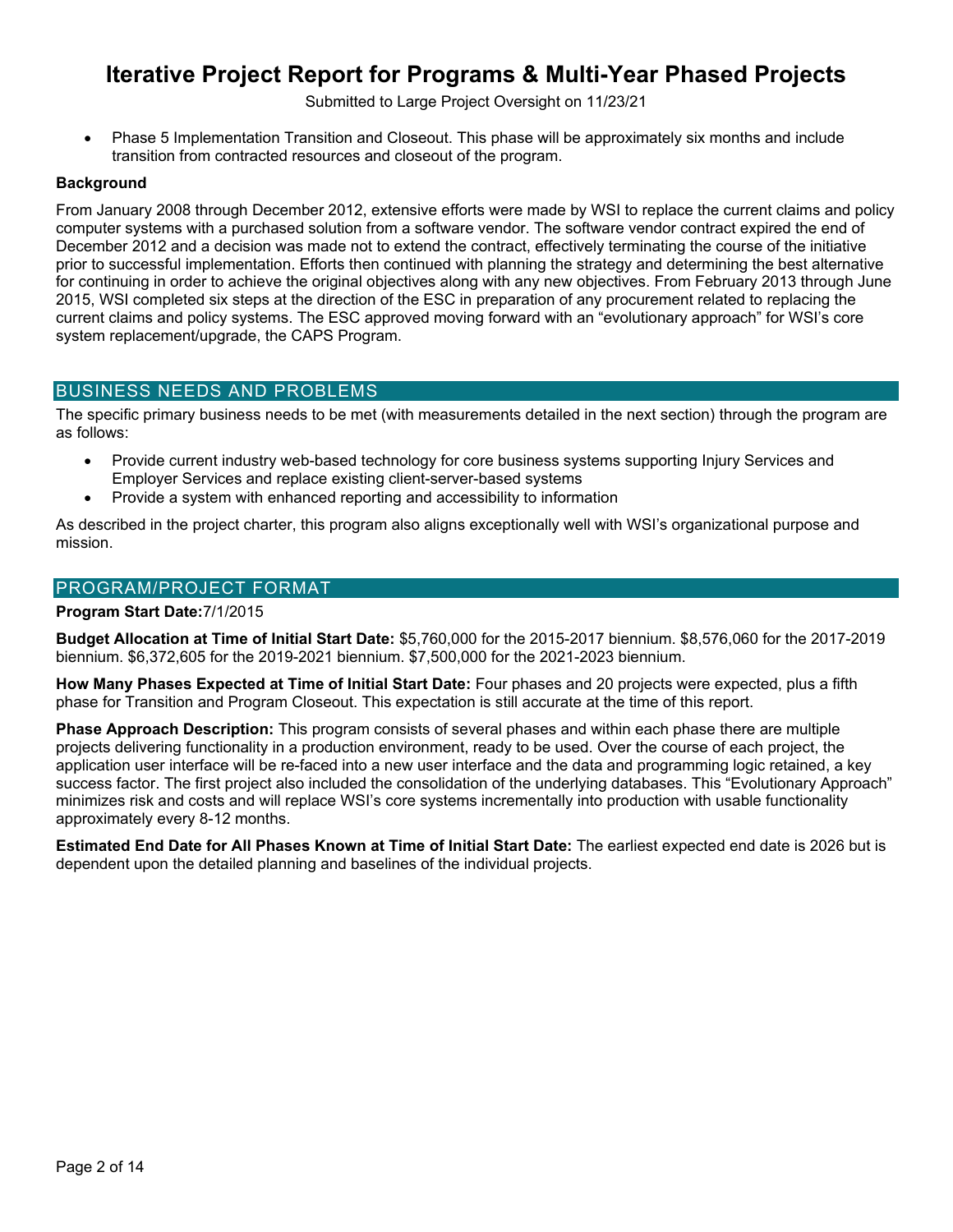Submitted to Large Project Oversight on 11/23/21

### PROGRAM/PROJECT ROAD MAP

The program road map shows the high-level plan or vision for the program/projects/phases. It is intended to offer a picture of the lifespan of all the effort that is expected to be required to achieve the business objectives.

| Project/<br><b>Phase</b>               | <b>Title</b>                                                             | <b>Scope Statement</b>                                                                                                 | <b>Estimated Months</b><br><b>Duration</b>                                            | <b>Estimated Budget</b>                                                       |
|----------------------------------------|--------------------------------------------------------------------------|------------------------------------------------------------------------------------------------------------------------|---------------------------------------------------------------------------------------|-------------------------------------------------------------------------------|
| <b>PHASE 1</b><br>(COMPLETE)           | <b>Planning and</b><br><b>Analysis</b>                                   |                                                                                                                        | Completed 6/30/15                                                                     | N/A                                                                           |
| <b>PHASE 2</b><br>(COMPLETE)           | <b>DB Consolidation</b><br>and Shared<br><b>Components</b>               |                                                                                                                        |                                                                                       |                                                                               |
| Project 1                              | <b>Shared Components</b><br>Releases 0-1 (Forms)<br>and DB Consolidation | <b>COMPLETE: Delivered refaced</b><br><b>Work Management Forms</b><br>functionality into production                    | Completed 4/8/16<br>(See next section<br>for Actual Duration)                         | \$1,630,288 Baseline<br>(See next section for<br>Actual Cost)                 |
| Release 2                              | Work Management<br>Part 1 (Core)                                         | <b>COMPLETE: Deliver refaced</b><br><b>Work Management Core</b><br>functionality into production                       | Completed 9/23/16<br>(see next section<br>for Actual Duration)                        | \$1,640,320 Baseline<br>(See next section for<br>Actual Cost)                 |
| Release 3                              | Work Management<br>Part 2 (Reassignment<br>& Tools)                      | <b>COMPLETE: Deliver refaced</b><br>Work Management<br><b>Reassignment and Tools</b><br>functionality into production  | Completed 2/24/17<br>(See next section<br>for Actual Duration)                        | \$1,355,629 Baseline<br>(See next section for<br>Actual Cost)                 |
| <b>PHASE 3 (IN</b><br><b>PROGRESS)</b> | <b>Policy (PICS)</b><br><b>Application Refacing</b>                      |                                                                                                                        | Four years est. for<br><b>Six Projects</b>                                            | \$12,200,000 est. for<br>all of Phase 3                                       |
| Release 4                              | Registration                                                             | <b>COMPLETE: Delivered refaced</b><br><b>PICS Registration functionality</b><br>into production                        | Completed 11/9/17<br>(See Project<br><b>Baselines section</b><br>for Actual Duration) | \$1,873,410 Baseline<br>(See Project<br>Baselines section for<br>Actual Cost) |
| Release 5                              | <b>Policy Maintenance</b><br>Part 1                                      | <b>COMPLETE: Delivered refaced</b><br><b>PICS Policy Maintenance Part</b><br>1 functionality into production           | Completed 7/23/18<br>(See Project<br><b>Baselines section</b><br>for Actual Duration) | \$1,835,649 Baseline<br>(See Project<br>Baselines section for<br>Actual Cost) |
| Release 6                              | <b>Policy Maintenance</b><br>Part 2                                      | <b>COMPLETE: Delivered refaced</b><br>PICS Policy Maintenance Part<br>2 functionality into production                  | Completed 7/5/19<br>(See Project<br><b>Baselines section</b><br>for Actual Duration)  | \$2,698,860 Baseline<br>(See Project<br>Baselines section for<br>Actual Cost) |
| Release 7                              | <b>Policy Maintenance</b><br>Part 3                                      | <b>COMPLETE: Delivered refaced</b><br><b>PICS Policy Maintenance Part</b><br>3 functionality into production           | Completed 8/7/20<br>(see Project<br><b>Baselines section</b><br>for Actual Duration)  | \$2,502,194 Baseline<br>(See Project<br>Baselines section for<br>Actual Cost) |
| Release 8                              | <b>Payroll Reporting</b>                                                 | <b>COMPLETE: Delivered refaced</b><br><b>PICS Payroll Reporting</b><br>functionality into production                   | Completed 8/6/21<br>(see Project<br><b>Baselines section</b><br>for Actual Duration)  | \$2,658,946 Baseline<br>(see Project<br>Baselines section for<br>Actual Cost) |
| Release 9                              | <b>Policy Stabilization</b>                                              | BEGAN 6/16/2021: Deliver<br>enhancements to sustain and<br>improve functionality delivered<br>over the past five years | 11 months                                                                             | \$1,582,398 Baseline                                                          |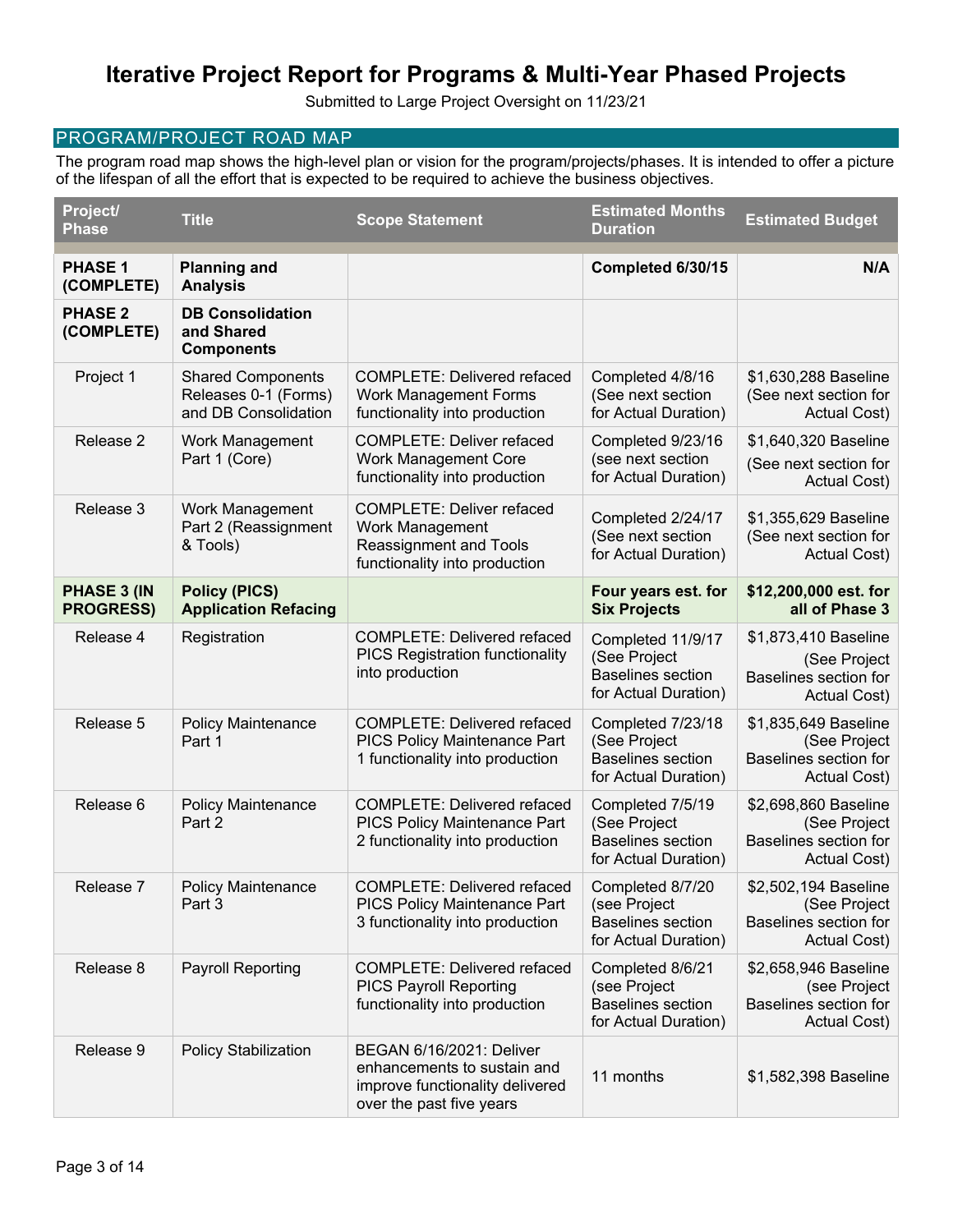| Project/<br><b>Phase</b> | <b>Title</b>                                                 | <b>Scope Statement</b>                                                                           | <b>Estimated</b><br><b>Months</b><br><b>Duration</b> | <b>Estimated</b><br><b>Budget</b> |
|--------------------------|--------------------------------------------------------------|--------------------------------------------------------------------------------------------------|------------------------------------------------------|-----------------------------------|
| <b>FUTURE</b>            |                                                              |                                                                                                  |                                                      |                                   |
| <b>PHASE 4</b>           | <b>Claims (CMS)</b><br><b>Application</b><br><b>Refacing</b> |                                                                                                  | 5 years, 11<br>Projects /<br><b>Releases</b>         | \$18,500,000                      |
| Release 10               | <b>Claim Registration</b>                                    | Deliver the refaced CMS Claim Registration<br>functionality into production                      |                                                      |                                   |
| Release 11               | Claim Parties &<br>Maintenance Part 1                        | Deliver the refaced CMS Claim Parties and<br>Maintenance Part 1 functionality into<br>production |                                                      |                                   |
| Release 12               | Claim Parties &<br><b>Maintenance Part 2</b>                 | Deliver the refaced CMS Claim Parties and<br>Maintenance Part 2 functionality into<br>production |                                                      |                                   |
| Release 13               | <b>Wages and</b><br>Reserves                                 | Deliver the refaced CMS Wages and Reserves<br>functionality into production                      |                                                      |                                   |
| Release 14               | <b>Payments Part 1</b>                                       | Deliver the refaced CMS Payments Part 1<br>functionality into production                         |                                                      |                                   |
| Release 15               | <b>Payments Part 2</b>                                       | Deliver the refaced CMS Payments Part 2<br>functionality into production                         |                                                      |                                   |
| Release 16               | <b>Medical Part 1</b>                                        | Deliver the refaced CMS Medical Part 1<br>functionality into production                          |                                                      |                                   |
| Release 17               | <b>Medical Part 2</b>                                        | Deliver the refaced CMS Medical Part 2<br>functionality into production                          |                                                      |                                   |
| Release 18               | Field/Fraud/Claim<br><b>Inquiry</b>                          | Deliver the refaced CMS Field/Fraud/Claim<br>Inquiry functionality into production               |                                                      |                                   |
| Release 19               | Legal/Rehab                                                  | Deliver the refaced CMS Legal/Rehab<br>functionality into production                             |                                                      |                                   |
| Release 20               | Claims<br>Tools/Administration                               | Deliver the refaced CMS Claims Tools/<br>Administration functionality into production            |                                                      |                                   |
| <b>PHASE 5</b>           | Transition,<br><b>Program Closeout</b>                       |                                                                                                  | 5 months                                             | \$45,000                          |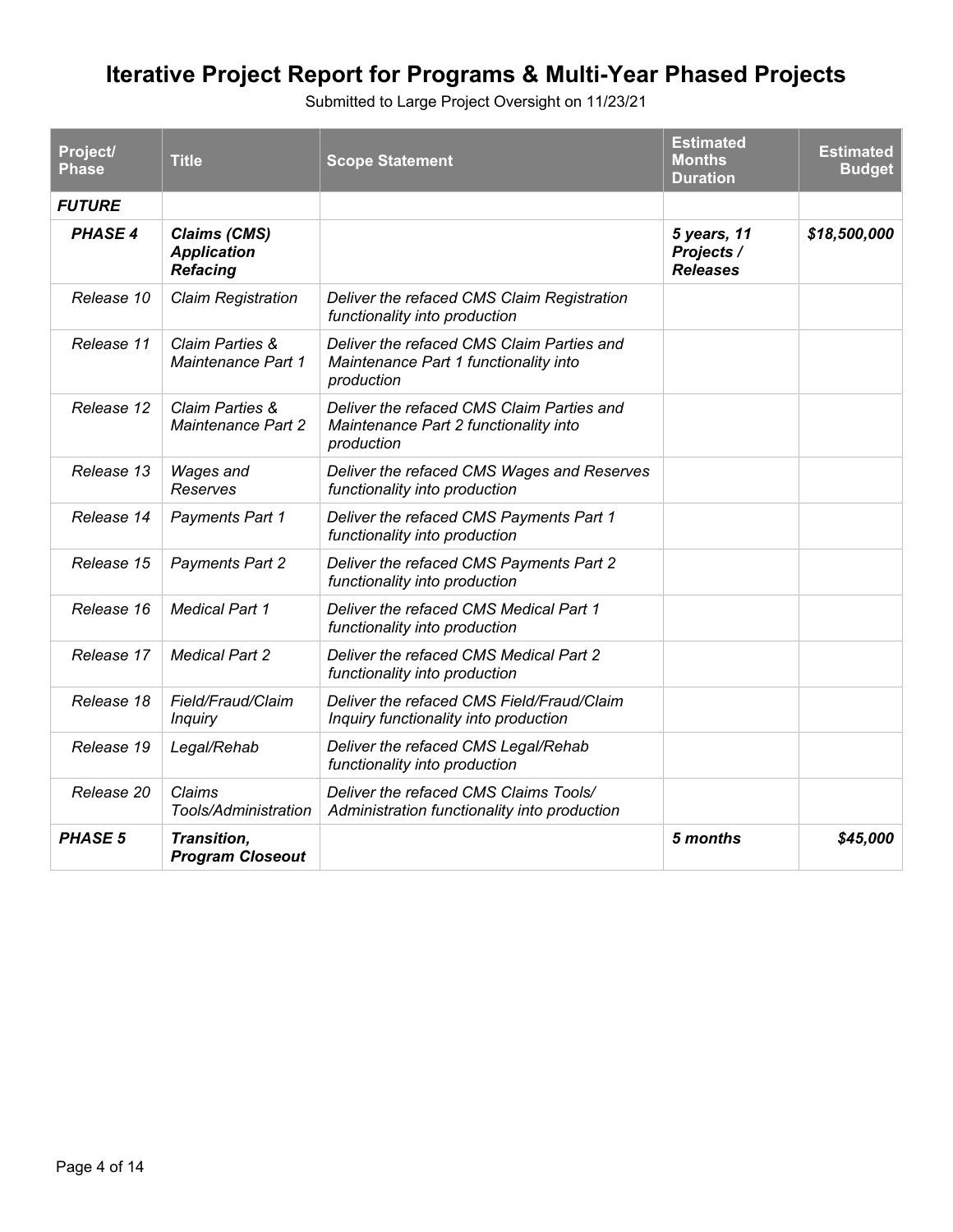Submitted to Large Project Oversight on 11/23/21

### PROJECT BASELINES

The baselines below are entered for only those projects or phases that have been planned. At the completion of a project or phase a new planning effort will occur to baseline the next project/phase and any known actual finish dates and costs for completed projects/phases will be recorded. The iterative report will be submitted again with the new information.

| Project/<br><b>Phase</b> | Program/<br><b>Project</b><br><b>Start Date</b> | <b>Baseline</b><br><b>Execution</b><br><b>Start Date</b> | <b>Baseline</b><br><b>End Date</b> | <b>Baseline</b><br><b>Budget</b> | <b>Actual</b><br><b>Finish</b><br><b>Date</b> | <b>Schedule</b><br><b>Variance</b> | <b>Actual Cost</b> | <b>Cost</b><br><b>Variance</b> |
|--------------------------|-------------------------------------------------|----------------------------------------------------------|------------------------------------|----------------------------------|-----------------------------------------------|------------------------------------|--------------------|--------------------------------|
| Project 1                |                                                 | 7/1/2015                                                 | 5/19/2016                          | \$1,630,288                      | 4/08/2016                                     | 3.8%                               | \$1,292,069        | 20.7%                          |
|                          |                                                 |                                                          |                                    |                                  |                                               | ahead                              |                    | under                          |
| Release 2                |                                                 | 4/11/2016                                                | 9/30/2016                          | \$1,640,320                      | 9/23/2016                                     | 0%                                 | \$1,332,631        | 18.7%<br>under                 |
| Release 3                |                                                 | 9/19/2016                                                | 2/28/2017                          | \$1,355,629                      | 2/24/2017                                     | 0%                                 | \$1,115,716        | 17.5%<br>under                 |
| Release 4                |                                                 | 2/27/2017                                                | 10/31/2017                         | \$1,873,410                      | 11/9/2017                                     | 4.0%<br>behind                     | \$1,660,615        | 11.3%<br>under                 |
| Release 5                |                                                 | 10/2/2017                                                | 6/29/2018                          | \$1,835,649                      | 7/23/2018                                     | 9.2%<br>behind                     | \$1,638,705        | 10.7%<br>under                 |
| Release 6                |                                                 | 6/11/2018                                                | 5/10/2019                          | \$2,698,860                      | 7/5/2019                                      | 16.7%<br>behind                    | \$2,568,372        | 13.0%<br>under                 |
| Release 7                |                                                 | 5/13/2019                                                | 8/28/2020                          | \$2,502,194                      | 8/7/2020                                      | 0%                                 | \$2,389,227        | 4.5%<br>under                  |
| Release 8                |                                                 | 5/26/2020                                                | 6/18/2021                          | \$2,658,946                      | 8/6/2021                                      | 13%<br>behind                      | \$2,363,616        | 11%<br>under                   |
| Release 9                |                                                 | 6/16/2021                                                | 5/31/2022                          | \$1,582,398                      |                                               |                                    |                    |                                |

**Notes:**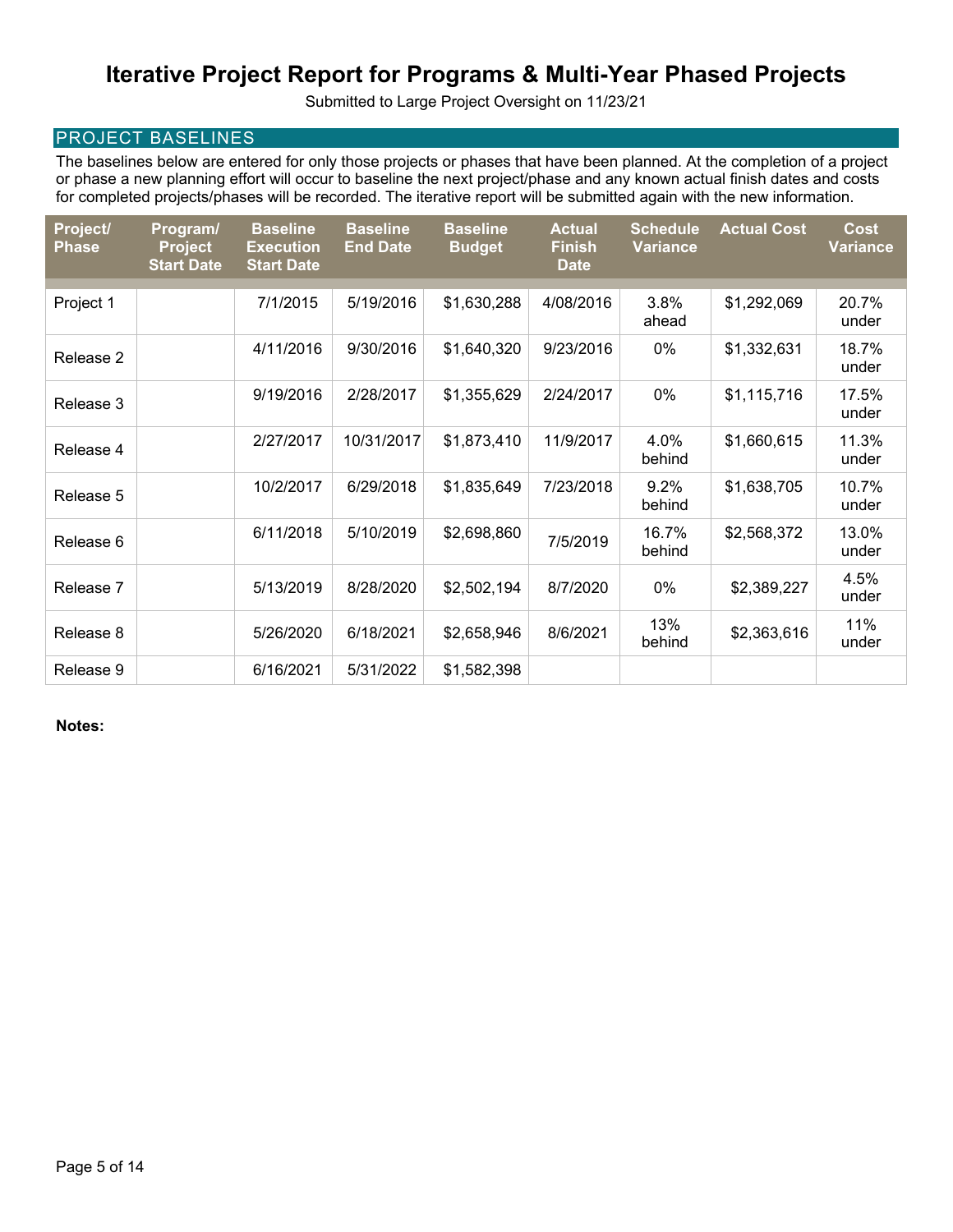| <b>OBJECTIVES</b>        |                                                                                                                                                                                                                                |                                                                                                                                                                                                                                                                                                                                                                                                                                                                      |                        |                                      |  |  |
|--------------------------|--------------------------------------------------------------------------------------------------------------------------------------------------------------------------------------------------------------------------------|----------------------------------------------------------------------------------------------------------------------------------------------------------------------------------------------------------------------------------------------------------------------------------------------------------------------------------------------------------------------------------------------------------------------------------------------------------------------|------------------------|--------------------------------------|--|--|
| Project/<br><b>Phase</b> | <b>Business Objective</b>                                                                                                                                                                                                      | <b>Measurement Description</b>                                                                                                                                                                                                                                                                                                                                                                                                                                       | Met/<br><b>Not Met</b> | <b>Measurement</b><br><b>Outcome</b> |  |  |
|                          | <b>Business Need 1:</b><br>Provide current<br>industry web-based<br>technology for core<br>business systems<br>supporting Injury<br>Services and Employer<br>Services and replace<br>existing client server-<br>based systems. |                                                                                                                                                                                                                                                                                                                                                                                                                                                                      |                        |                                      |  |  |
| Phase 3                  | Objective 1.1: Maintain<br>or improve upon<br>existing business<br>functionality/capabilities<br>(i.e. at a minimum, no<br>loss of current process<br>efficiencies and<br>automation)                                          | Measurement 1.1.1: Upon completion of the<br>"Policy Evolution" (including Billing and Workflow)<br>implementation, there will be no measurable loss<br>of policy process efficiencies as measured by<br>operating reports. The most recent operating<br>report prior to the start of the Policy Evolution will<br>be used as the benchmark and will be compared to<br>the first available operating report following the<br>completion of the Policy Evolution.     |                        |                                      |  |  |
| Phase 3                  |                                                                                                                                                                                                                                | Measurement 1.1.2: Upon completion of the<br>"Policy Evolution" (including Billing and Workflow)<br>implementation, all new policy related process<br>changes, enhancements, and efficiencies identified<br>by the WSI continuous improvement team for<br>inclusion in the Policy Evolution are fully deployed<br>and functioning according to documented<br>requirements.                                                                                           |                        |                                      |  |  |
| Phase 4                  |                                                                                                                                                                                                                                | Measurement 1.1.3: Upon completion of the<br>"Claims Evolution" (including Bill Review and<br>Workflow) implementation, there will be no<br>measurable loss of claims process efficiencies as<br>measured by operating reports. The most recent<br>operating report prior to the start of the Claims<br>Evolution will be used as the benchmark and will<br>be compared to the first available operating report<br>following the completion of the Claims Evolution. |                        |                                      |  |  |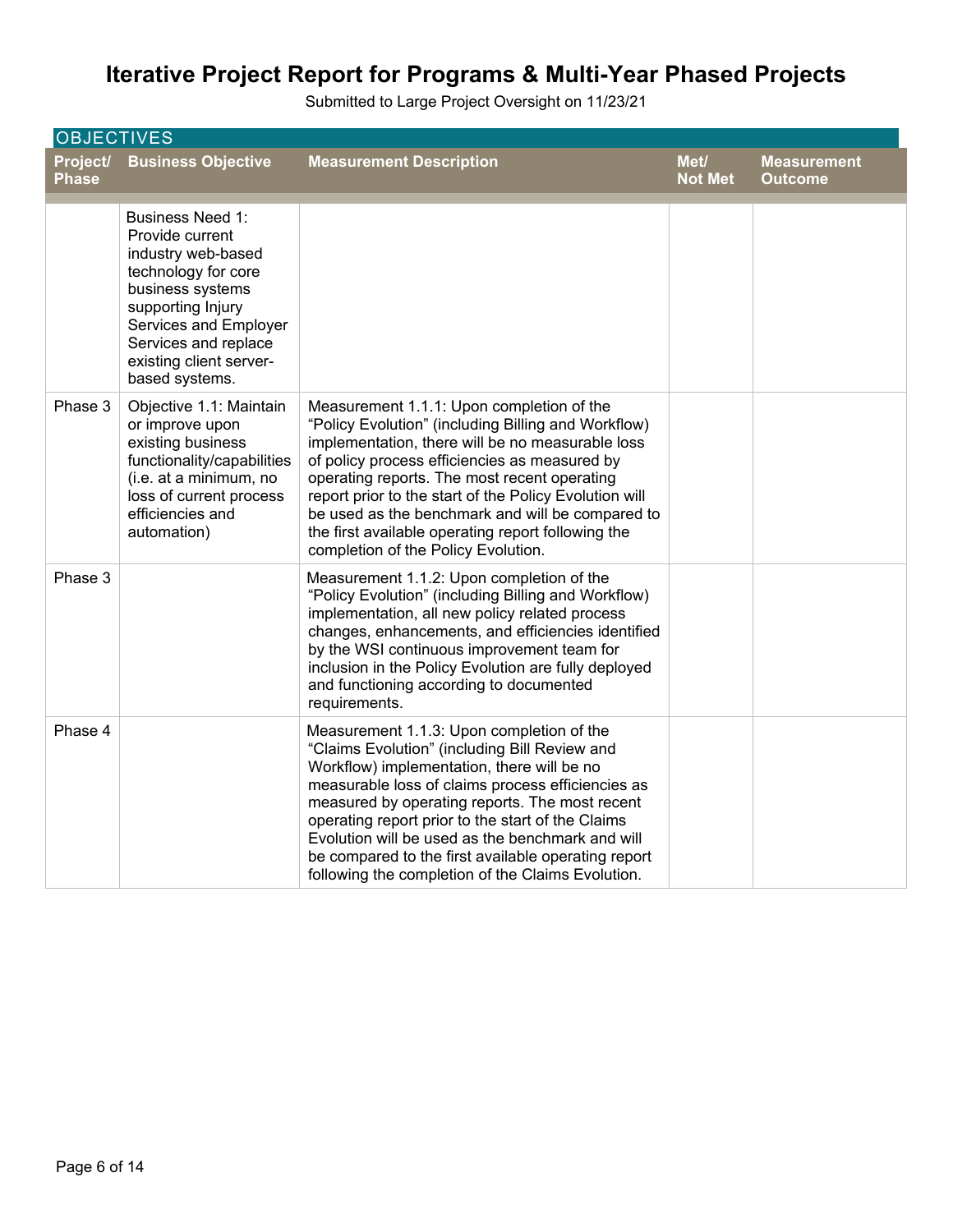| Phase 4 |                                                                                                                                                        | Measurement 1.1.4: Upon completion of the<br>"Claims Evolution" (including Bill Review and<br>Workflow) implementation, all new claims related<br>process changes, enhancements, and efficiencies<br>identified by the WSI continuous improvement<br>team for inclusion in the Claims Evolution are fully<br>deployed and functioning according to documented<br>requirements. |  |
|---------|--------------------------------------------------------------------------------------------------------------------------------------------------------|--------------------------------------------------------------------------------------------------------------------------------------------------------------------------------------------------------------------------------------------------------------------------------------------------------------------------------------------------------------------------------|--|
| Phase 5 | Objective 1.2: Enhance<br>customer and staff<br>accessibility to policy<br>and claims related<br>applications and<br>corresponding<br>data/information | Measurement 1.2.1: Upon completion of the<br>"Policy Evolution" (including Billing and Workflow)<br>implementation, WSI staff (with the appropriate<br>security) will have access to the Policy system<br>from anywhere there is an internet connection.                                                                                                                       |  |
| Phase 3 |                                                                                                                                                        | Measurement 1.2.2: Within six months following<br>the completion of the "Policy Evolution" (including<br>Billing and Workflow) implementation, employers<br>will have self-service access to premium and loss<br>data specific to their account for purposes of<br>managing their policies and claim losses.                                                                   |  |
| Phase 4 |                                                                                                                                                        | Measurement 1.2.3: Upon completion of the<br>"Claims Evolution" (including Bill Review and<br>Workflow) implementation, WSI staff (with the<br>appropriate security) will have access to the<br>Claims system from anywhere there is an internet<br>connection.                                                                                                                |  |
| Phase 4 |                                                                                                                                                        | Measurement 1.2.4: Within six months following<br>the completion of the "Claims Evolution" (including<br>Bill Review and Workflow) implementation,<br>employers, providers, and injured workers will<br>have self-service access to claim related data<br>specific to their account/entity.                                                                                    |  |
| Phase 5 | Objective 1.3 Improve<br>policy and claims<br>system navigation and<br>ease of use for WSI<br>staff                                                    | Measurement 1.3.1 Upon completion of the Policy<br>and Claims Evolution implementations there is a<br>single user interface for accessing policy and<br>claims functionality.                                                                                                                                                                                                  |  |
| Phase 5 |                                                                                                                                                        | Measurement 1.3.2: Upon completion of the Policy<br>and Claims Evolution implementations WSI staff<br>will be surveyed to determine the user interface<br>ease of use.                                                                                                                                                                                                         |  |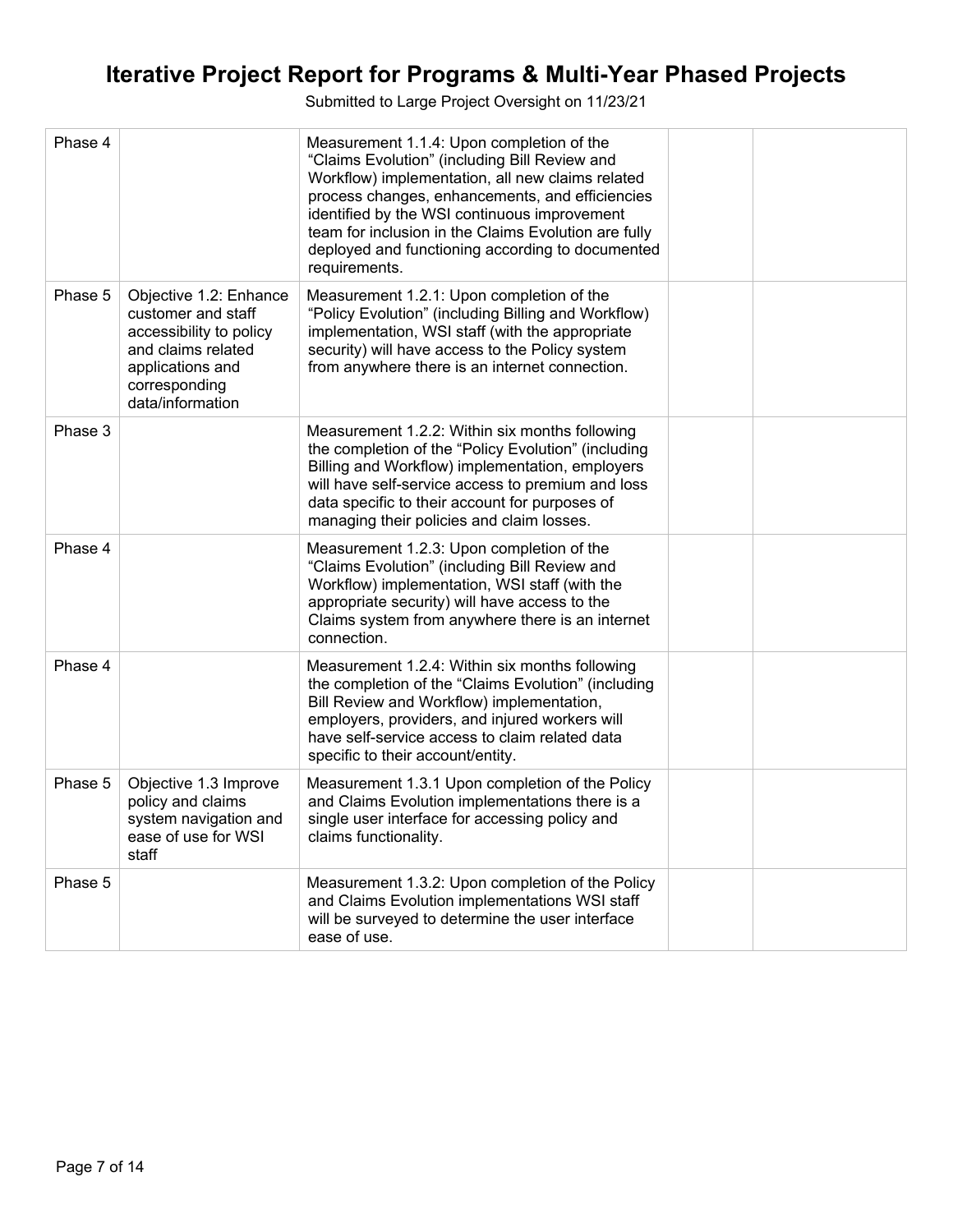| Phase 3 | Objective 1.4 Improve<br>ability to respond to<br>customer and staff<br>requests | Measurement 1.4.1 Within six months following the<br>completion of the "Policy Evolution" (including<br>Billing and Workflow) implementation, there will be<br>a 20% reduction in the turn-around time for<br>completing policy related system<br>change/enhancement requests. Prior to the start of<br>the Policy Evolution a benchmark of the average<br>turn-around time for completing policy related<br>system change/enhancement requests will be<br>established from ITSM and will be compared to the<br>average turn-around time for completing requests<br>after six months following the completion of the<br>Policy Evolution.                                                                                                     |  |
|---------|----------------------------------------------------------------------------------|-----------------------------------------------------------------------------------------------------------------------------------------------------------------------------------------------------------------------------------------------------------------------------------------------------------------------------------------------------------------------------------------------------------------------------------------------------------------------------------------------------------------------------------------------------------------------------------------------------------------------------------------------------------------------------------------------------------------------------------------------|--|
| Phase 3 |                                                                                  | Measurement 1.4.2: Within six months following<br>the completion of the "Policy Evolution" (including<br>Billing and Workflow) implementation, there will be<br>a 10% reduction in the amount of time spent by<br>WSI policy staff in providing employers with reports<br>and information. Prior to the start of the Policy<br>Evolution a benchmark of the average amount of<br>staff time per month spent providing employers<br>with reports and information will be established<br>and will be compared to the average amount of<br>time spent providing reports and information after<br>six months following the completion of the Policy<br>Evolution.                                                                                 |  |
| Phase 4 |                                                                                  | Measurement 1.4.3: Within six months following<br>the completion of the "Claims Evolution" (including<br>Bill Review and Workflow) implementation, there<br>will be a 20% reduction in the turn-around time for<br>completing claims related system<br>change/enhancement requests. Prior to the start of<br>the Claims Evolution a benchmark of the average<br>turn-around time for completing claims related<br>system change/enhancement requests will be<br>established from ITSM and will be compared to the<br>average turn-around time for completing requests<br>after six months following the completion of the<br>Claims Evolution.                                                                                                |  |
| Phase 4 |                                                                                  | Measurement 1.4.4: Within six months following<br>the completion of the "Claims Evolution" (including<br>Bill Review and Workflow) implementation, there<br>will be a 10% reduction in the amount of time spent<br>by WSI Injury Services staff in providing<br>employers, providers, and injured workers with<br>reports and information. Prior to the start of the<br>Claims Evolution a benchmark of the average<br>amount of staff time per month spent providing<br>employers, providers, and injured workers with<br>reports and information will be established and will<br>be compared to the average amount of time spent<br>providing reports and information after six months<br>following the completion of the Claims Evolution. |  |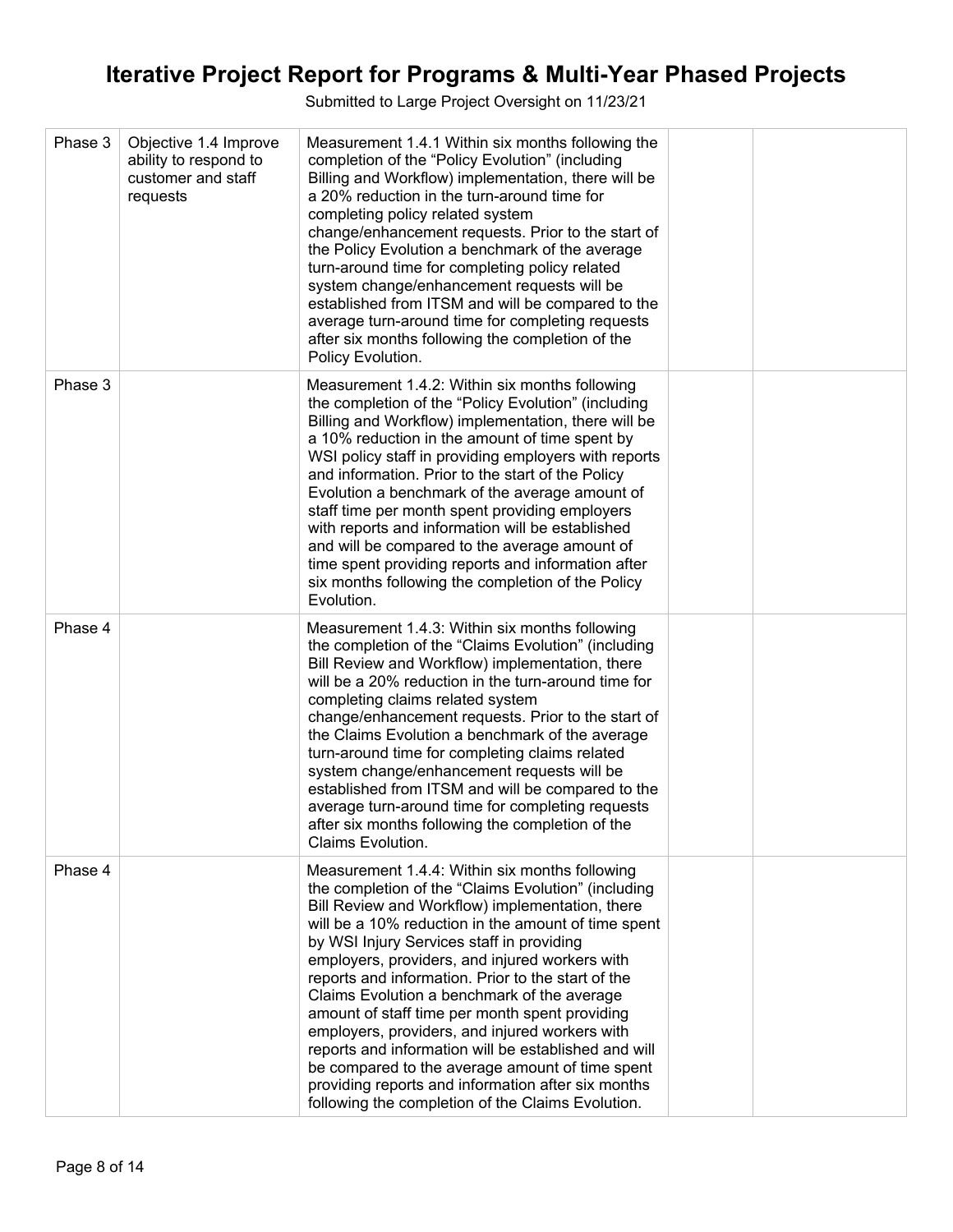|         | Business Need 2:<br>Provide a system with<br>enhanced reporting<br>and accessibility to<br>information                                   |                                                                                                                                                                                                                                                                                                                                                                 |     |                                                                               |
|---------|------------------------------------------------------------------------------------------------------------------------------------------|-----------------------------------------------------------------------------------------------------------------------------------------------------------------------------------------------------------------------------------------------------------------------------------------------------------------------------------------------------------------|-----|-------------------------------------------------------------------------------|
| Phase 5 | Objective 2.1 Improve<br>data integrity<br>of/between core<br>business systems<br>supporting Injury<br>Services and Employer<br>Services | Measurement 2.1.1: Eliminate redundant data<br>between claims and policy systems. During<br>database consolidation planning and design<br>identify and document the occurrences of<br>redundant data between claims and policy<br>systems. Upon completion of database<br>consolidation verify that all occurrences of data<br>redundancy have been eliminated. |     |                                                                               |
| Phase 5 | Objective 2.2 Maintain<br>access to all legacy<br>data supporting Injury<br>Services and Employer<br><b>Services</b>                     | Measurement 2.2.1: Access to all legacy data (i.e.<br>history data) is available throughout and following<br>project completion without having to access<br>multiple systems.                                                                                                                                                                                   |     |                                                                               |
| Phase 3 | Objective 2.3 Improve<br>reporting and Business<br>Intelligence (BI)<br>capability                                                       | Measurement 2.3.1: Upon completion of the<br>"Policy Evolution" (including Billing and Workflow)<br>implementation, an easy method of accessing<br>Policy summary and detail information from a<br>single set of screens is available to WSI<br>employees.                                                                                                      | Met | This objective was<br>met with Release 4<br>- summary screen<br>and real-time |
| Phase 4 |                                                                                                                                          | Measurement 2.3.2: Upon completion of the<br>"Claims Evolution" (including Bill Review and<br>Workflow) implementation, an easy method of<br>accessing Claim summary and detail information<br>from a single set of screens is available to WSI<br>employees.                                                                                                   |     |                                                                               |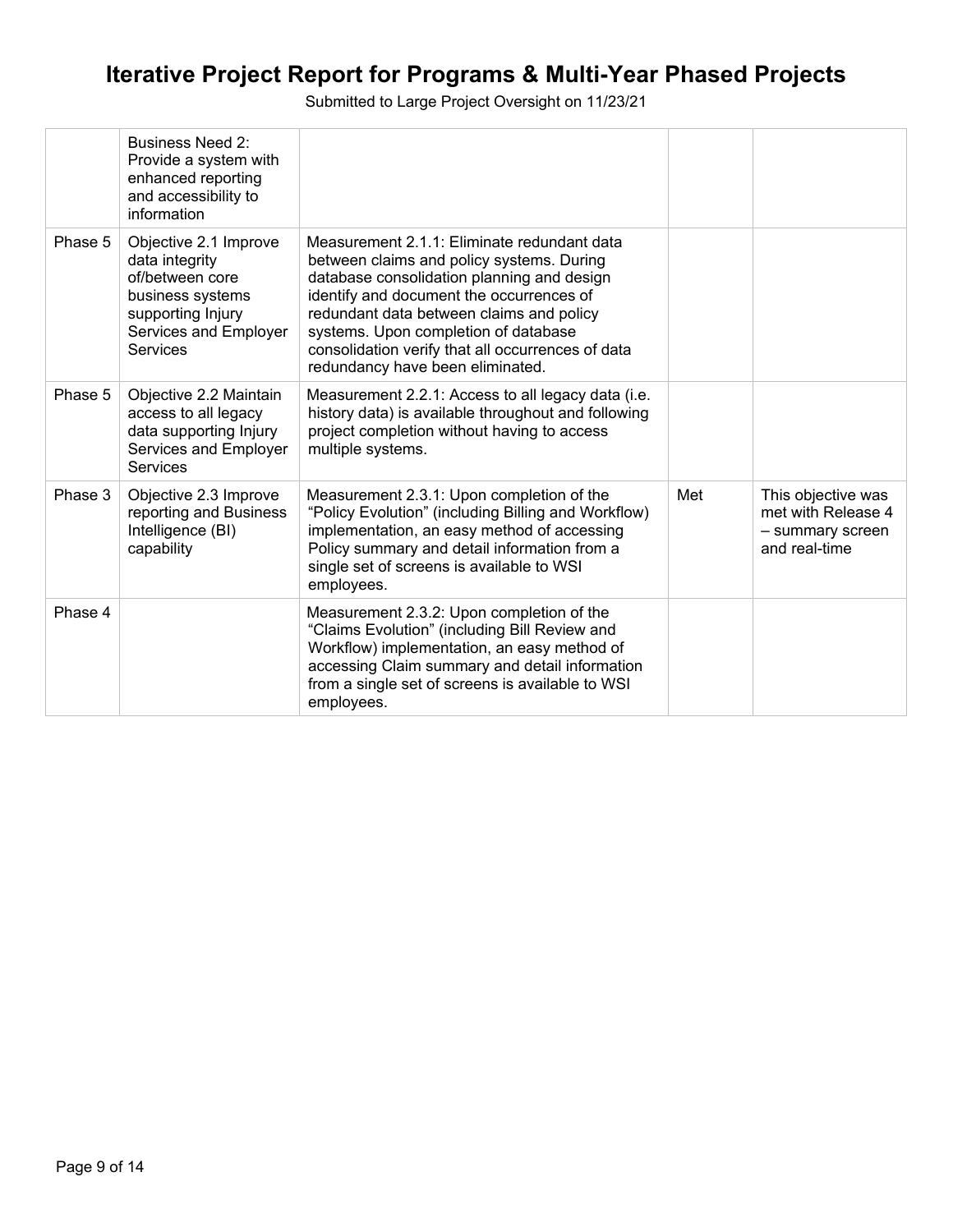Submitted to Large Project Oversight on 11/23/21

### POST-IMPLEMENTATION REPORT

Post-Implementation Reports are to be performed after each project or phase is completed. A "PIR" is a process that utilizes surveys and meetings to determine what happened in the project/phase and identifies actions for improvement going forward. Typical PIR findings include, "What did we do well?" "What did we learn?" "What should we do differently next time?"

| Project/<br><b>Phase</b> |                | Lesson Learned, Success Story, Idea for Next Time, Etc.                                                                                                                                                                                                                                                                                                                                                                                                                                                                                                    |
|--------------------------|----------------|------------------------------------------------------------------------------------------------------------------------------------------------------------------------------------------------------------------------------------------------------------------------------------------------------------------------------------------------------------------------------------------------------------------------------------------------------------------------------------------------------------------------------------------------------------|
|                          |                |                                                                                                                                                                                                                                                                                                                                                                                                                                                                                                                                                            |
| Project 1                | $\mathbf{1}$ . | The new CAPS forms functionality successfully meets the needs of WSI end users. The survey<br>respondents who use the forms functionality rated it Above Adequate or Excellent. A few specific<br>comments include:                                                                                                                                                                                                                                                                                                                                        |
|                          |                | a. "Positive reception of the Forms functionality by the entire agency!! Smooth deployment of the<br>Forms functionality along with the (high) degree of readiness leading up to the deployment"<br>b. "I think this project was an excellent start in laying the foundation for the entire program and<br>future projects to come!!"                                                                                                                                                                                                                      |
|                          |                | 2. The project was completed six weeks ahead of the Baseline Schedule and 20.7% under the Baseline<br>Budget. All deliverables were produced on-time and accepted per the agreed-upon Acceptance<br>Criteria.                                                                                                                                                                                                                                                                                                                                              |
|                          | 3.             | The survey results show that Communication Management activities were rated as Excellent. There<br>was one outlier of Above Adequate and one of Below Adequate.                                                                                                                                                                                                                                                                                                                                                                                            |
|                          |                | 4. Comments were positive and one highlighted the tremendous success of the Communications Team,<br>an internal group to WSI.                                                                                                                                                                                                                                                                                                                                                                                                                              |
|                          |                | 5. Regarding Organizational Change Management, a question in the survey was "how effective were the<br>overall executive and senior managers in addressing, leading, and supporting the project in an<br>effective, positive and energizing manner?" The majority of respondents rated it Excellent with one<br>comment as follows: "this project went so smoothly that there weren't any major issues for executive<br>and senior managers to address but their support in providing approvals, in celebrations, and overall<br>presence was invaluable!" |
|                          |                | 6. According to survey results, Issue and Testing Management were effective with the majority of ratings<br>Excellent, a couple at Above Adequate, and one at Below Adequate; comments were positive and<br>there was constructive feedback regarding a need for improvement in the testing of day-in-the-life<br>scenarios.                                                                                                                                                                                                                               |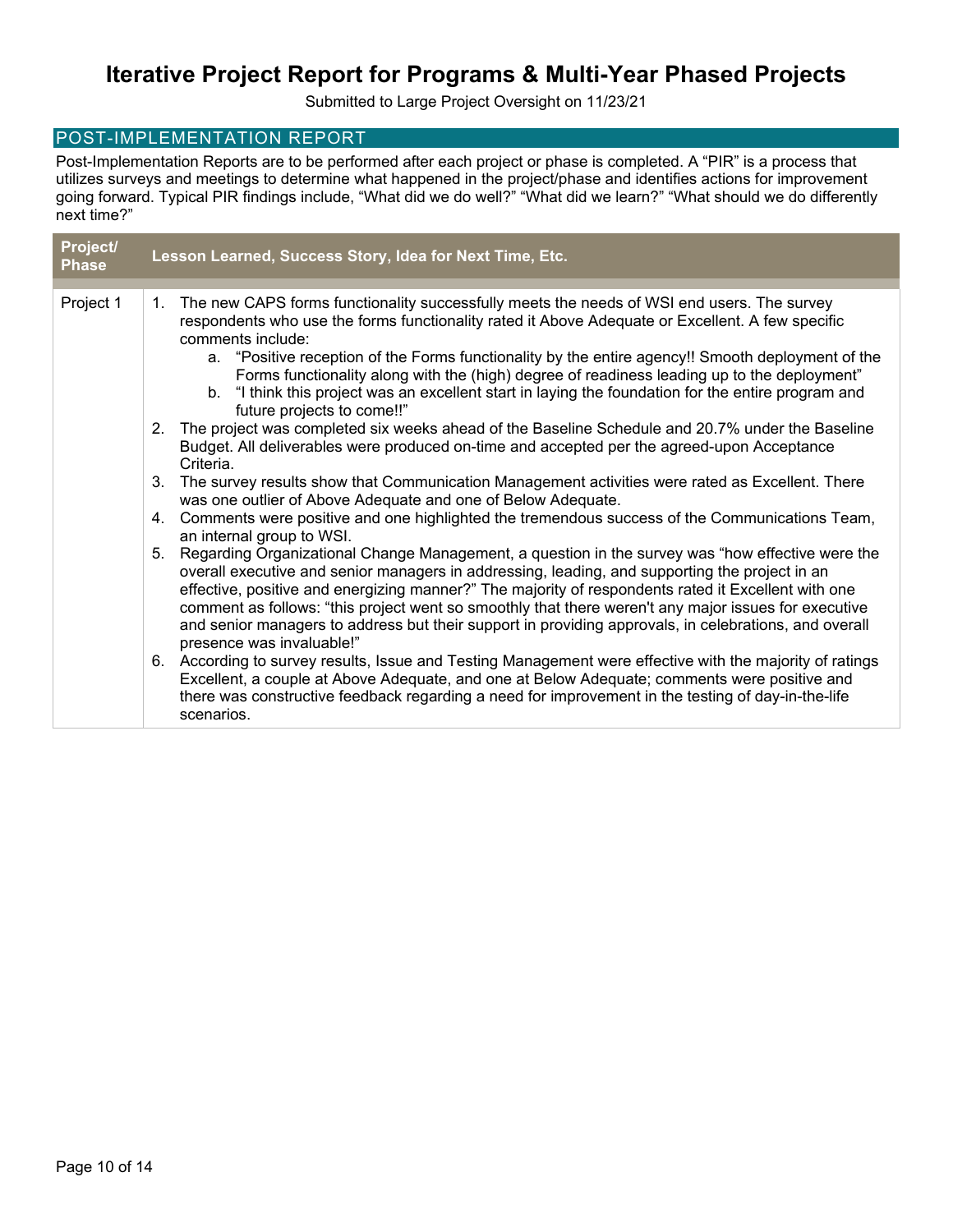| Release 2 | The new CAPS Work Management Core functionality successfully meets the needs of WSI end users.<br>1.<br>The survey respondents who use the Work Management functionality rated it Above Adequate or<br>Excellent. A few specific comments included:<br>a. "I enjoy having an easy and accessible system like CAPS to do much of my daily work and<br>cannot wait for more."<br>b. "I like the multi-select function and the FYI function. The FYI function was there previously but<br>is being used more often now."<br>"I really like that I can see all of my events for both claims and accounts vs. having to toggle<br>C.<br>between the two. That helps ensure that I am keeping an eye on both."<br>"One really nice thing is being able to see an event that someone else is currently on. In<br>d.<br>legacy Work Manager you could not even see that an event was there if someone else was<br>clicked on it."<br>e. "It's great that CAPS WM automatically enters the user's name and date upon reassigning that<br>event. Legacy relied on the human to enter it."<br>The project was completed on schedule and 18% under the Baseline Budget.<br>2.<br>3. All deliverables were produced on-time and accepted per the agreed-upon Acceptance Criteria.<br>The survey results showed all categories were Above Adequate or Excellent. The team conducted a<br>4.<br>comprehensive Lessons Learned initiative to discuss the survey results in small groups and implement<br>any improvements that were necessary.                                 |
|-----------|----------------------------------------------------------------------------------------------------------------------------------------------------------------------------------------------------------------------------------------------------------------------------------------------------------------------------------------------------------------------------------------------------------------------------------------------------------------------------------------------------------------------------------------------------------------------------------------------------------------------------------------------------------------------------------------------------------------------------------------------------------------------------------------------------------------------------------------------------------------------------------------------------------------------------------------------------------------------------------------------------------------------------------------------------------------------------------------------------------------------------------------------------------------------------------------------------------------------------------------------------------------------------------------------------------------------------------------------------------------------------------------------------------------------------------------------------------------------------------------------------------------------------------------------------------------|
| Release 3 | 1. The CAPS Work Management Part 2 functionality successfully meets the needs of WSI end users. The<br>survey respondents who use the functionality rated it Above Adequate or Excellent. A few specific<br>comments are included below:<br>a. "The widget tools are nice to have to find fraud events that were inadvertently assigned to<br>people without fraud security. The event history search feature is much faster and easier to<br>understand than the previous version in work manager."<br>b. "The Event History part of this release is so much better than what we have in Work Manager.<br>It's so nice you can filter in so many different ways and get results faster."<br>c. "I really enjoy the functionality of CAPS. Each time a new release is deployed the functionality<br>is great and easy to move around, work and learn the new system with ease."<br>d. "I enjoy that I can add a note which is automatically retained and dated with the event when<br>pending an event or reassigning it. I do enjoy that when payroll reports are reassigned, it will<br>indicate what date the report was reassigned."<br>e. "Resetting escalations is working great. That was a great change not having to reassign them,<br>but instead being able to reset them."<br>2. The project was completed on schedule and 17.5% under the Baseline Budget.<br>3. All deliverables were produced on-time and accepted per the agreed-upon Acceptance Criteria.<br>The survey results showed all categories were Above Adequate or Excellent.<br>4. |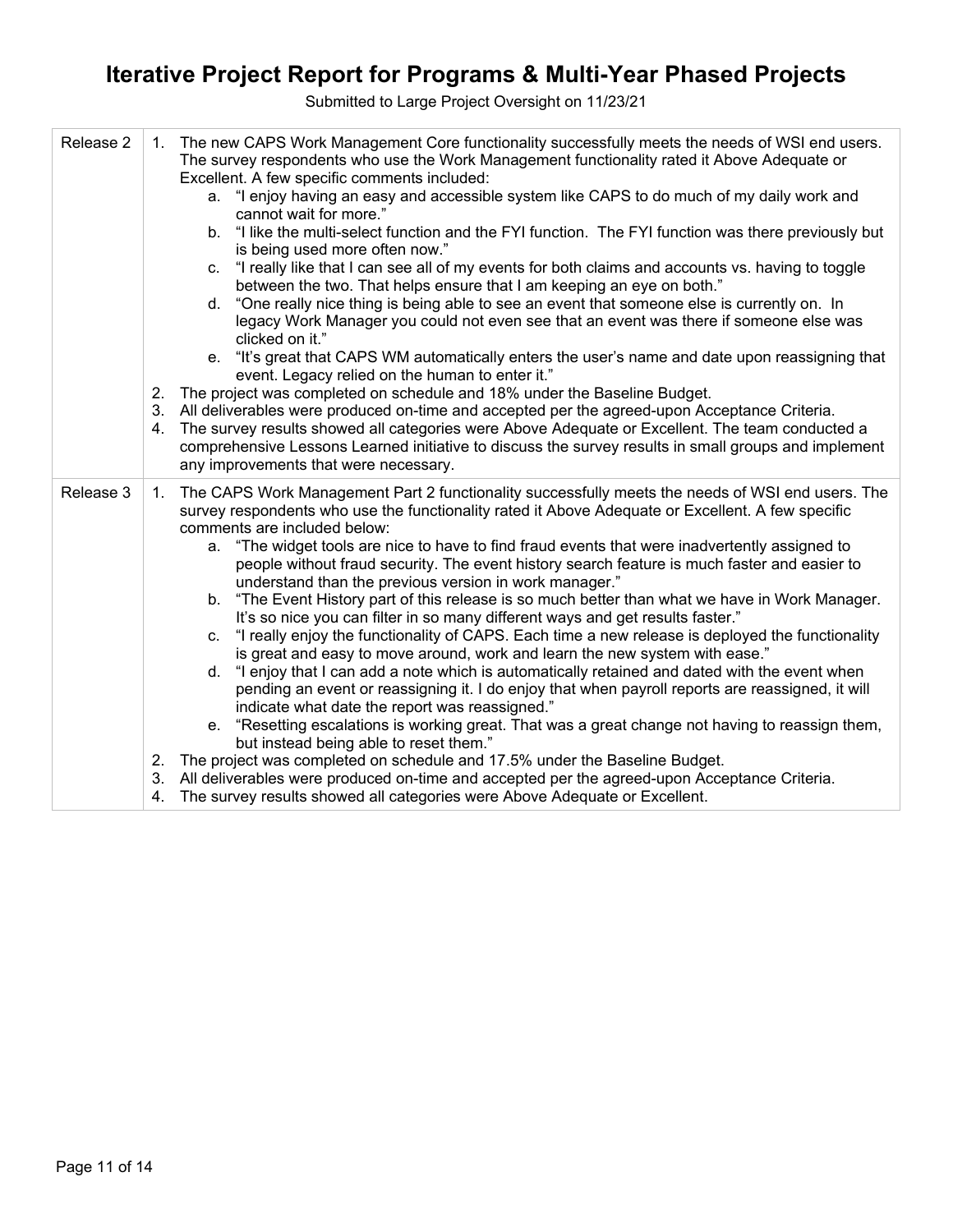| Release 4 | 1. CAPS Policy Registration functionality meets the needs of WSI end users. The majority of survey<br>respondents who use the functionality rated it Adequate, Above Adequate, or Excellent; however, there<br>were some Poor and Below Average ratings. Improvements in the prototyping / requirements process<br>are needed to drive higher product effectiveness.<br>A few specific comments are included below:<br>a. "I like that you can just click a button and go the next window instead without still being in<br>another account."<br>"Screens have a consistent look. I like note entry."<br>b.<br>"I really enjoy that PEOs and the PEO contacts were created as Legal Entities and that any<br>C.<br>updates can be handled at once to their contact information."<br>"Sending an email of a document to an employer is seamless now. Thanks!"<br>d.<br>"One success story that I love is that when we know we have the correct LE we can see all<br>е.<br>accounts that that person is associated to. You can then hyperlink to that account to check the<br>account out."<br>"I think as the progress of CAPS moves along, it is requiring us to think outside the box on<br>f.<br>workflow, event queues, and forms which is a good thing; we need to use the system as<br>efficiently as possible."<br>"Pertaining to the Legal Entity areas in CAPS, it should help to keep accounts more in order."<br>g.<br>"The fact that it provides more history that we can see is nice."<br>h.<br>"I'm still getting used to it. I do like how there are legal entities for each business and each<br>İ.<br>person. This way there aren't a lot of different ways that a person or business is in our system."<br>The project completed 11.3% under the Baseline Budget and slightly behind schedule.<br>2.<br>All deliverables were completed and accepted per the agreed-upon Acceptance Criteria.<br>3. |
|-----------|----------------------------------------------------------------------------------------------------------------------------------------------------------------------------------------------------------------------------------------------------------------------------------------------------------------------------------------------------------------------------------------------------------------------------------------------------------------------------------------------------------------------------------------------------------------------------------------------------------------------------------------------------------------------------------------------------------------------------------------------------------------------------------------------------------------------------------------------------------------------------------------------------------------------------------------------------------------------------------------------------------------------------------------------------------------------------------------------------------------------------------------------------------------------------------------------------------------------------------------------------------------------------------------------------------------------------------------------------------------------------------------------------------------------------------------------------------------------------------------------------------------------------------------------------------------------------------------------------------------------------------------------------------------------------------------------------------------------------------------------------------------------------------------------------------------------------------------------------------------------------------------------------------------------|
| Release 5 | The CAPS Policy Maintenance functionality meets the needs of WSI end users. The survey<br>1.<br>respondents who use the functionality rated it Adequate to Excellent<br>A few specific comments are included below:<br>a. "The adjustment process is so much easier than it had been, and it is really nice to have<br>verifications and employer applications behave so similarly."<br>"Automating the optional coverage contracts eliminates a manual process for the underwriters.<br>b.<br>Removing the second P1 was important for litigation. Process flow change for experience rate<br>adjustments. Previous to release 5, Jodi was guessing what reserves should be adjusted to."<br>"Once I am fully comfortable with the updates, I feel that I will be able to perform my processes<br>C.<br>in a shorter amount of time."<br>d. "Combining legal entities persons is going well."<br>"I am loving doing adjustments in CAPS! I really wish we would have been able to fully adjust<br>е.<br>in CAPS around the \$250 but we are getting there. I also really think that we have made<br>headway on the Verification portion. Looking forward to future releases."<br>2. The project completed 10.7% under budget and 9.2% behind schedule.<br>3. All deliverables were completed and accepted per the agreed-upon Acceptance Criteria.                                                                                                                                                                                                                                                                                                                                                                                                                                                                                                                                                                  |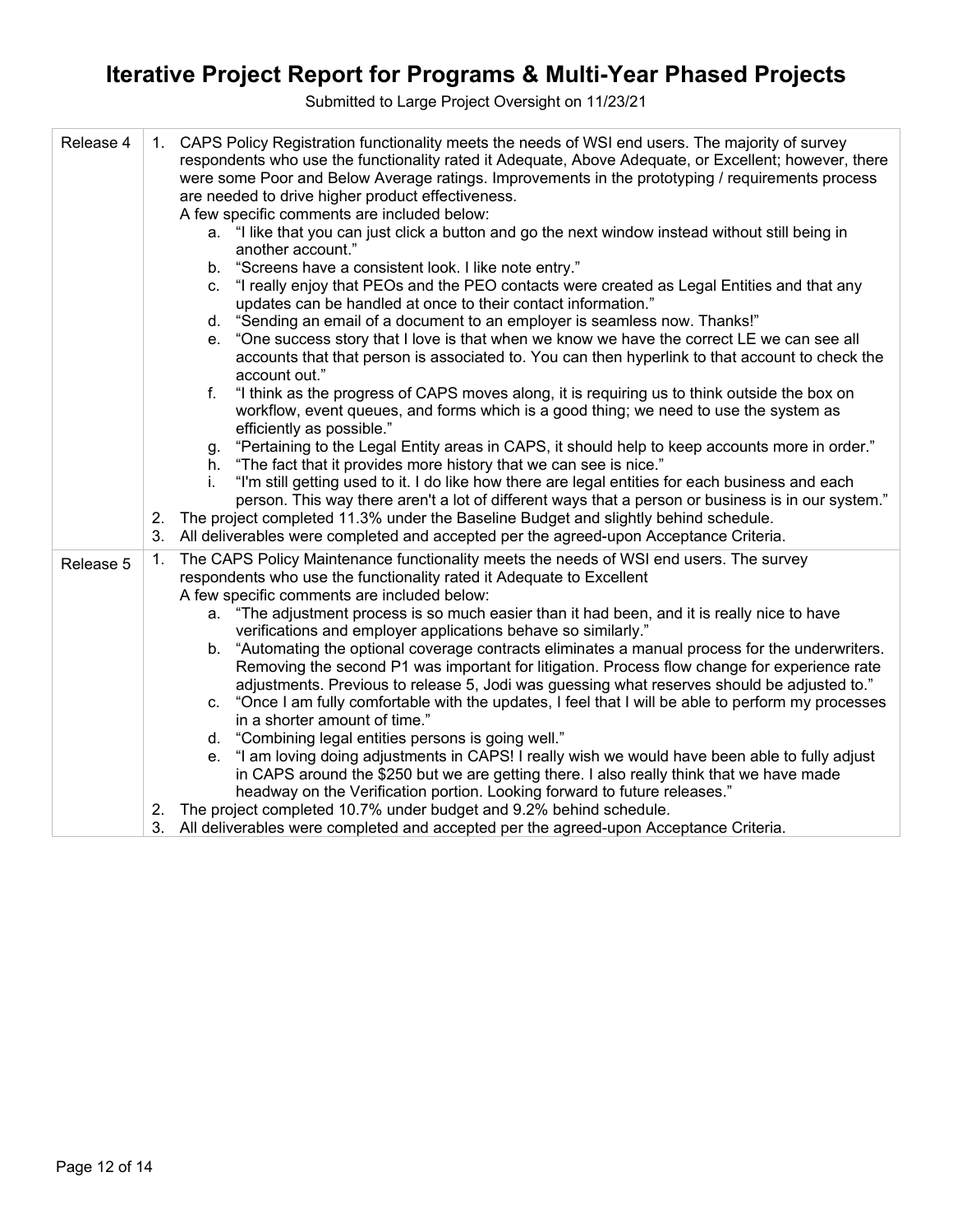| Release 6 | The CAPS Policy Maintenance Part 2 functionality meets the needs of WSI end users. The survey<br>respondents who use the functionality rated it Above Adequate or Excellent. Compared to the last<br>release, the rating in this category improved +.90 from 3.58 to 4.48 out of a possible 5.0.                                                                                       |
|-----------|----------------------------------------------------------------------------------------------------------------------------------------------------------------------------------------------------------------------------------------------------------------------------------------------------------------------------------------------------------------------------------------|
|           | A few specific comments are included below:                                                                                                                                                                                                                                                                                                                                            |
|           | a. One of the biggest values for underwriting is not having to provide a manual calculation for<br>minimum premium adjustments. Automating the adjustment worksheets has also decreased<br>workload for underwriting staff. One major business process change is the way the check log is<br>started in Office Service, added to by Finance, then uploaded by Meg. This along with the |
|           | payment entry upload has been a huge success and greatly improved Meg's daily deposit<br>process.                                                                                                                                                                                                                                                                                      |
|           | b. Love the statement preview functionality, the fact that you can make an adjustment and see<br>the results real time. Love the fact that you can see all information in premium tree node and<br>billing summary tree node.                                                                                                                                                          |
|           | c. The adjustments alone are wonderful. To be able to do them in less than half the time is a<br>dream. Those letters in the forms tool as well are GREAT!                                                                                                                                                                                                                             |
|           | d. I think it's great how much easier the deposit is done daily and being able to waive penalty<br>fees.                                                                                                                                                                                                                                                                               |
|           | e. I like how easy it is to waive a penalty that has been paid without backing out a payment and<br>how form letters generate automatically for adjustments.                                                                                                                                                                                                                           |
|           | For our employers – the combined statements; for our employees – easy to navigate system.<br>f.                                                                                                                                                                                                                                                                                        |
|           | It is easier to find billing information and to understand what is still owing on an account.<br>g.                                                                                                                                                                                                                                                                                    |
|           | The claims information within CAPS and the links from account to Work Manager are delivering<br>h.<br>value.                                                                                                                                                                                                                                                                           |
|           | A lot of the things I am quite happy about have more to do with how CAPS and myWSI work<br>i.<br>together than how either one functions independently. I love that I can do an adjustment,<br>explain that the bill will go out the day after the SPD, but the changes will be reflected in                                                                                            |
|           | myWSI account summary. I also really enjoy Assessments in CAPS compared to how they<br>were in PICS. You get a lot more detail at the first look than having to guess based on the<br>claim number and SSN to find a claim that an employer is referring to. Accounts Receivable                                                                                                       |
|           | and Billing Summary do take some getting used to, but I believe I have a good grasp now and<br>that they are working much better than what I could previously use in PICS. I especially enjoy                                                                                                                                                                                          |
|           | being able to verify adjustment or renewal amounts in billing summary.<br>I like not having to go back and forth from CAPS to PICS and once PICS is gone for good, I will<br>j.<br>be even happier. I like that the Assessments are now part of the billing statement.                                                                                                                 |
| Release 7 | The CAPS Policy Maintenance Part 3 functionality meets the needs of WSI end users. The survey<br>1.                                                                                                                                                                                                                                                                                    |
|           | respondents who use the functionality rated it Above Adequate or Excellent.<br>A few specific comments are included below:                                                                                                                                                                                                                                                             |
|           | a. Overall, the CAPS project was a success. The final product is more than sufficient, and I feel                                                                                                                                                                                                                                                                                      |
|           | after working out the remaining wrinklesthe CAPS functionality is going to be fantastic.<br>I am really impressed with the functionality of CAPS. Nice job!<br>b.                                                                                                                                                                                                                      |
|           | I think overall we still have some areas to be enhanced with maintenance releases, but the<br>C.                                                                                                                                                                                                                                                                                       |
|           | overall functionality is good!                                                                                                                                                                                                                                                                                                                                                         |
|           | d. Great product.                                                                                                                                                                                                                                                                                                                                                                      |
|           | e. One month into it and still learning little things. But so far, so good!!!                                                                                                                                                                                                                                                                                                          |
|           | CAPS R7 has increased our effectiveness and will take some time to fully learn and maximize<br>f.<br>to the fullest.                                                                                                                                                                                                                                                                   |
|           | Makes work much easier and less backtracking, as well as it is nice to access one system<br>g.<br>versus some information on CAPS and some on PICS.                                                                                                                                                                                                                                    |
|           | h. I'm not an active user of CAPS, but I'm not hearing anything negative. That's good!                                                                                                                                                                                                                                                                                                 |
|           | I feel once we have the chance to use the product a little longer and tweak what needs to be<br>İ.<br>tweakedthe finished product will be exceptional.                                                                                                                                                                                                                                 |
|           | I think overall we still have some areas to be enhanced with maintenance releases, but the<br>j.<br>overall functionality is good!                                                                                                                                                                                                                                                     |